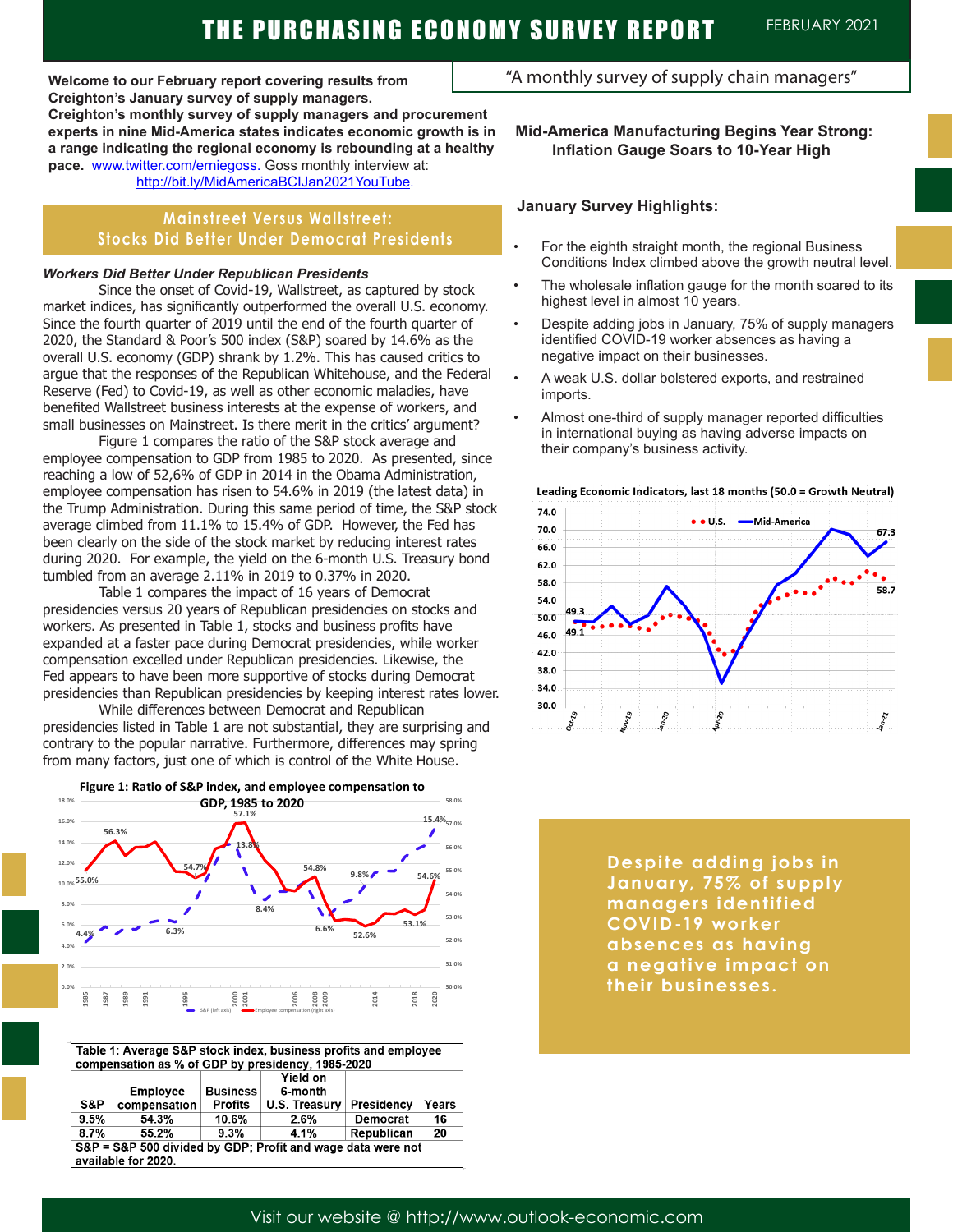For an eighth straight month, the Creighton University Mid-America Business Conditions Index, a leading economic indicator for the nine-state region stretching from Minnesota to Arkansas, moved into growth territory.

**Overall Index:** In April of this year, COVID-19 pushed the overall index to its lowest level in 11 years. Since April, the overall index has climbed above growth neutral 50.0 for eight of the past nine months. The Business Conditions Index, which ranges between 0 and 100, climbed to a strong 67.3 from December's healthy 64.1.

The nine-state region lost 1.5 million, or 10.9% of nonfarm jobs between the onset of COVID-19 and April of last year. However, since bottoming out in April, the region has regained 841,000 of the jobs lost. Creighton's monthly survey results indicate that the region is adding jobs and economic activity at a healthy pace, and that growth will remain healthy well into 2021.

**Employment:** The regional employment index remained well above growth neutral for January, but fell to 57.2 from 57.7 in December. Despite adding jobs in January, 75% of supply managers identified COVID-19 worker absences as having a negative impact on their businesses.

In January, supply managers were asked to identify the negative impacts of COVID-19 on their firms' business prospects. Six of 10 identified vendor business stoppage, or shutdowns, as having a negative impact on their firm. Roughly 43% reported cancellation of business meetings as weighing on their firms' business. Almost one-third, or 32%, reported difficulties in international buying as having adverse impacts on their businesses' activity.

Other comments from January survey participants:

- "At the end of the calendar year most of the tariff exclusion expired. This has caused an increase in selecting suppliers that are out of China. Some may be domestic others may be moving to Malaysia and other courtiers in that region."
- "Shortages in raw material is a major problem, both domestic and international."
- "Import shipping container shortages, ship capacity, delays, costs and lead time have increased."

**Wholesale Prices:** The wholesale inflation gauge for the month soared to 91.1, its highest level in almost 10 years, from December's still inflationary 81.5.

At the wholesale level, Creighton's survey is tracking higher and higher inflationary pressures. Metal and metal products manufacturing are experiencing significant upward pressures in prices. Over the last six months for example, metal prices have expanded by 7.5% according to U.S. Bureau of Labor Statistics data. Despite this pickup in inflationary pressures, the Federal Reserve remains committed to current expansionary policy.

**Confidence:** Looking ahead six months, economic optimism, as captured by the January Business Confidence Index, jumped to 53.6 from December's weak 45.8.

The completed presidential elections, a COVID-19 vaccine rollout, and a weak dollar, making U.S. manufactured goods more competitively price abroad, have bolstered economic confidence among manufacturing supply managers.

**Inventories:** The regional inventory index for January, reflecting levels of raw materials and supplies, slipped to 55.4 from last month's 55.8.

# "A monthly survey of supply chain managers"

Regarding inventory levels, one supply manager reported that, "Ports in California are creating problems with JIT (just-in-time) inventory levels and supporting customers."

**Trade:** The regional trade numbers were strengthened for the month, with new export orders soaring to 62.5 from December's 50.1. An expanding domestic manufacturing sector supported an import reading of 52.3, but was down from 63.2 in December.

The trade-weighted value of the U.S. dollar has declined by approximately 9.1% between April of last year and today. Moreover, the outlook continues to be negative for the dollar. The cheaper dollar makes U.S. goods more competitively priced abroad. I expect this trend to continue to be very supportive of U.S. exports, and weigh on imports in the months ahead.

**Other survey components of the January Business Conditions Index were:** new orders advanced to 76.9 from 66.0 in December; the production or sales index expanded to 80.4 from December's 61.6; and the speed of deliveries of raw materials and supplies index fell to 69.7 from last month's 79.7.

Said one supply manager, "Order fulfillment times have extended from 8-10 weeks to 20-22 weeks and longer."

The Creighton Economic Forecasting Group has conducted the monthly survey of supply managers in nine states since 1994 to produce leading economic indicators of the Mid-America economy. States included in the survey are Arkansas, Iowa, Kansas, Minnesota, Missouri, Nebraska, North Dakota, Oklahoma and South Dakota.

The forecasting group's overall index, referred to as the Business Conditions Index, ranges between 0 and 100. An index greater than 50 indicates an expansionary economy over the course of the next three to six months.

The Business Conditions Index is a mathematical average of indices for new orders, production or sales, employment, inventories and delivery lead time. This is the same methodology, used since 1931 by the Institute for Supply Management (ISM), formerly the National Association of Purchasing Management. The Mid-America report is produced independently of the national ISM.

# **MID-AMERICA STATES**

#### ARKANSAS

The January Business Conditions Index for Arkansas increased to 76.9 from December's 62.3. Components from the January survey of supply managers were: new orders at 80.9, production or sales at 77.0, delivery lead time at 78.4, inventories at 83.7, and employment at 64.5. Since bottoming in May of last year, manufacturing employment in the state has expanded by 4,000 jobs for a 2.8% gain. Creighton's surveys over the past several months indicate that this rate of growth will continue well into 2021 for the state's manufacturing sector.

#### IOWA

Iowa's Business Conditions Index remained above growth neutral for January as the overall reading climbed to 71.5 from 64.7 in December. Components of the overall January index were: new orders at 79.4, production, or sales at 75.8, delivery lead time at 74.0, employment at 65.6, and inventories at 70.8. Since bottoming in April of last year, manufacturing employment in the state has expanded by almost 14,000 jobs for a 6.4% gain. Creighton's surveys over the past several months indicate that this rate of growth will continue well into 2021 for the state's manufacturing sector.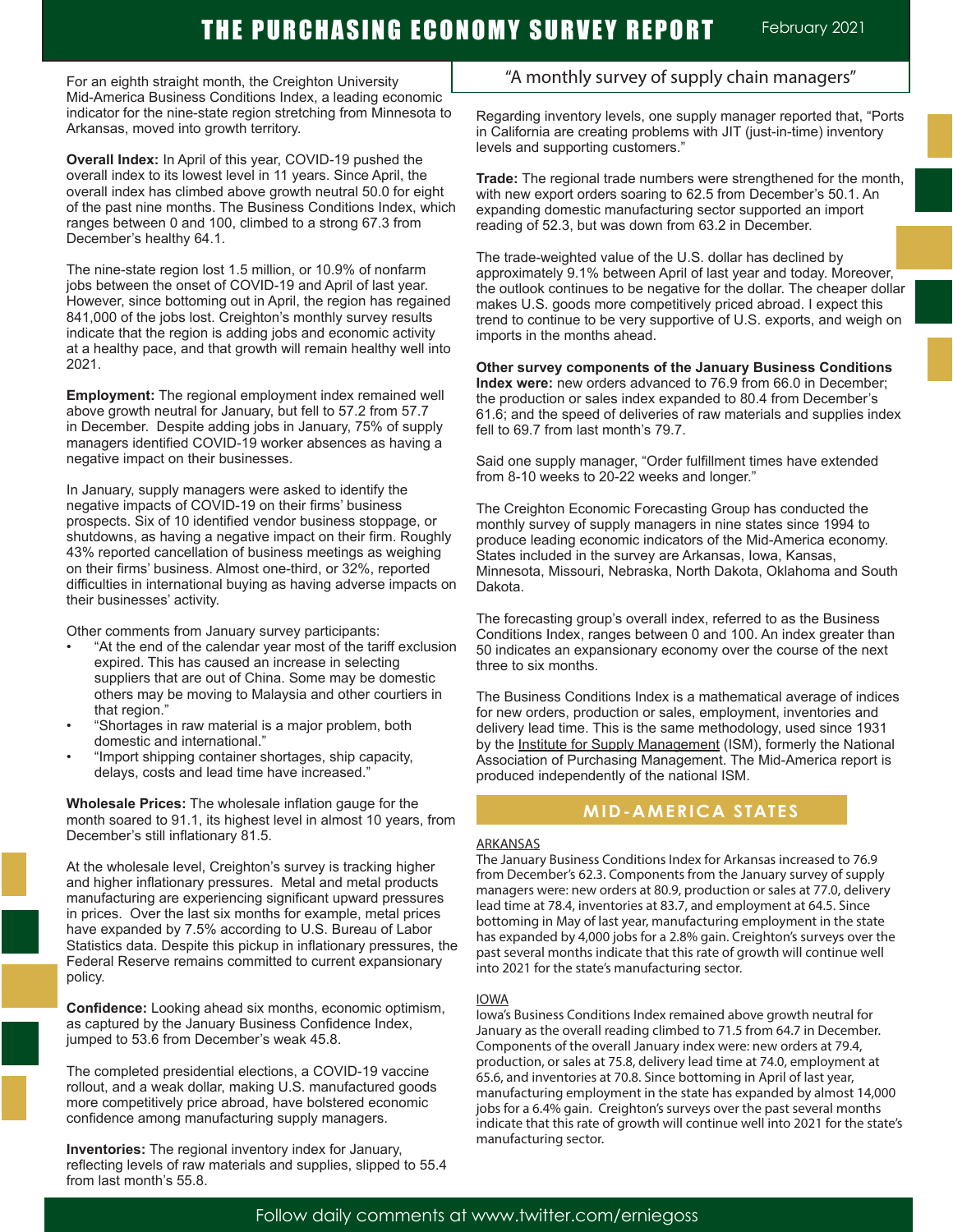# THE PURCHASING ECONOMY SURVEY REPORT FEBRUARY 2021

#### KANSAS

The Kansas Business Conditions Index for January rose to 62.0 from 55.3 in December. Components of the leading economic indicator from the monthly survey of supply managers were: new orders at 72.8, production or sales at 81.3, delivery lead time at 63.3, employment at 53.3, and inventories at 39.3. Since bottoming in April of last year, manufacturing employment in the state has expanded by only 800 jobs for a 0.5% gain. Creighton's surveys over the past several months indicate that this rate of growth will accelerate in the months ahead for the state's manufacturing sector.

#### MINNESOTA

The January Business Conditions Index for Minnesota dipped to 66.9 from 67.6 in December. Components of the overall January index were: new orders at 83.2, production or sales at 69.3, delivery lead time at 68.9, inventories at 55.6, and employment at 57.4. Since bottoming in May of last year, manufacturing employment in the state has expanded by 10,500 jobs for a 3.2% gain. Creighton's surveys over the past several months indicate that this rate of growth will continue in the months ahead for the state's manufacturing sector.

#### MISSOURI

The January Business Conditions Index for Missouri dropped to 62.5 from 67.2 in December. Components of the overall index from the survey of supply managers for January were: new orders at 73.0, production or sales at 81.5, delivery lead time at 63.8, inventories at 40.7, and employment at 53.6. Since bottoming in April of last year, manufacturing employment in the state has expanded by almost 29,000 jobs for a 11.9% gain. Creighton's surveys over the past several months indicate that this rate of growth will slow to a still healthy pace in the months ahead for the state's manufacturing sector.

#### NEBRASKA

Nebraska's overall index for January rose to 69.2 from 67.0 in December. Components of the index from the monthly survey of supply managers for January were: new orders at 74.7, production or sales at 83.6, delivery lead time at 70.1, inventories at 59.4, and employment at 58.4. Since bottoming in June of last year, manufacturing employment in the state has expanded by 2,000 jobs for a 2.1% gain. Creighton's surveys over the past several months indicate that this rate of growth will continue in the months ahead for the state's manufacturing sector.

#### NORTH DAKOTA

The January Business Conditions Index for North Dakota soared to 75.6 from 62.8 in December. Components of the overall index for January were: new orders at 76.1, production or sales at 85.4, delivery lead time at 79.9, employment at 62.2, and inventories at 74.4. Since bottoming in November of last year, manufacturing employment in the state has added no new jobs. Creighton's surveys over the past several months indicate that growth will expand, but at a very modest pace in the months ahead for the state's manufacturing sector.

#### OKLAHOMA

Oklahoma's Business Conditions Index expanded above growth neutral in January. The overall index climbed to 65.4 from December's 55.9. Components of the overall January index were: new orders at 73.7, production or sales at 82.4, delivery lead time at 66.5, inventories at 48.8, and employment at 55.7. Since bottoming in September of last year, manufacturing employment in the state has expanded by only 900 jobs for a 0.7% gain. Creighton's surveys over the past several months indicate that this rate of growth will improve in the months ahead for the state's manufacturing sector.

#### SOUTH DAKOTA

The January Business Conditions Index for South Dakota sank to 62.2 from 76.3 in December. Components of the overall index from the January survey of supply managers in the state were: new orders at 72.9, production or sales at 81.4, delivery lead time at 63.5, inventories at 40.0, and employment at 53.5. Since bottoming in August of last year, manufacturing employment in the state has expanded by 1,200 jobs for a 2.9% gain. Creighton's surveys over the past several months indicate that this rate of growth will continue in the months ahead for

# "A monthly survey of supply chain managers"

# **THE BULLISH NEWS**

- Stock prices, as measured by the S&P 500, have soared by 5% since the beginning of 2021.
- The USDA said U.S. stockpiles of corn and soybeans would shrink to their lowest levels since 2014 and the average price for corn and soybeans this marketing year would be the highest since 2013-14.
- The latest Purchasing Management indices (PMI) for both ISM's national survey and Creighton's Mid-America were in a range indicating very healthy manufacturing growth.
- Over the past 12 months, according to the Case-Shiller national home price index, housing prices expanded by 9.5% in November (one of the highest on record).

# **THE BEARISH NEWS**

- U.S. payroll employment expanded at a snail's pace of 50,000 jobs and 406,000 workers left the labor force.
- The U.S. debt has climbed to \$27.2 trillion.
- As a percent of GDP, the U.S. budget deficit will rise to its highest level since World War II.
- The 2020 trade deficit climbed to its highest level in more than 12 years.

# **THE OUTLOOK**

The Conference Board (February 2021). "Real GDP growth will probably rise by 3.5 percent\* (annualized rate) in 4Q20 and 2.0 percent\*\* in 1Q21 as the US economy continues to wrestle with the COVID-19 pandemic. The Conference Board has generated three potential recovery scenarios based on specific sets of assumptions. Our base case forecast yields 1Q21 real GDP growth of 2.0 percent\* (annualized rate), and an annual expansion of 4.1 percent for 2021, following an annual contraction of 3.5 percent for 2020. Alternatively, we offer a second more optimistic scenario in which the economy grows 6.4 percent for 2021, following an annual contraction of 3.5 percent for 2020. Finally, we offer a third more pessimistic scenario in which the US economy contracts in 1Q21 before stabilizing over the summer. This scenario yields annual growth of 0.8 percent in 2021."

**Goss (February 2021):** \*\*Since the presidential elections, the yield on U.S. long-term Treasury bonds has expanded from 0.83% to 1.17%. I expect that yield to climb by another ¼ % (25 basis points) by the end of Q1, 2021. Mortgage rates, which have not expanded yet, will rise by 25 basis points by the end of Q1, 2021. \*\*Annualized and seasonally adjusted Q1 2021 GDP growth will range between 2% to 3%.

> **Survey results for February will be released on March 1, 2021, the first business day of the month.**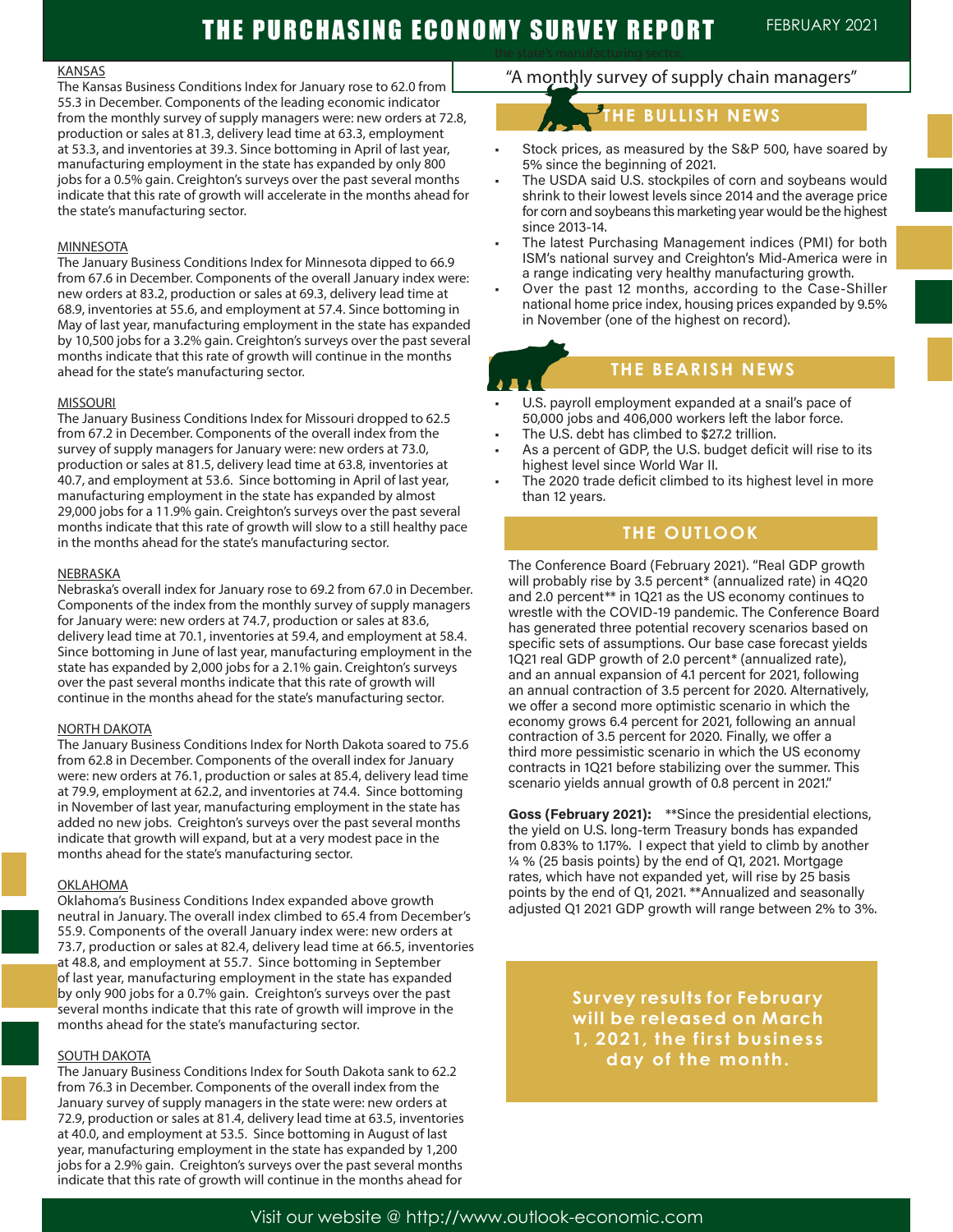"A monthly survey of supply chain managers"

# **GOSS EGGS (for recent dumb economic moves)**

Despite approval by the Obama Administration's State Department, the Biden Administration killed the Keystone XL pipeline by Executive Order. Apparently, the Biden Administration wants greater infrastructure, but only U.S. taxpayer funded infrastructure. His decision kills high wage jobs that contribute to a cleaner environment (i.e. pipeline delivery is much more environmentally friendly than trucks or trains). I consulted with TransCanada for 3 years on this project and can report that this decision costs the State of Nebraska \$311 million (2018 \$\$s) in state and local tax collections, and support for K-12 education in 12 Nebraska counites.

# **STATISTIC OF THE MONTH**

**70.9%.** According to the Wallstreet Journal, 70.9% of previous stimulus checks were either saved (36.4%), or used to pay down debt (34.5%). Thus, the payments failed in the goal to significantly stimulate consumer spending.

# **KEEP AN EYE ON**

- **• U.S. Inflation Report.** On March 10, the U.S. Bureau of Labor Statistics releases it consumer price index (CPI) for February.
- **• U.S. Retail sales for January.** On Feb. 17, the U.S. Census Bureau releases retail and food services sales for January. Look for weaker reports to signal a buying pullback by the U.S. consumer
- **• U.S. Jobs Report.** On March 5, the U.S. Bureau of Labor Statistics releases its job numbers for February. Another disappointing report would encourage Congress to expand economic stimulus programs.
- **• Creighton's Rural Mainstreet report.** On February 18th, Creighton releases its February survey results of bank CEOs in rural areas of 10 states in the Rocky Mountains and Plains states. Growth in the rural economy has been solid and improving.

# **SUPPLY MANAGERS READING ROOM**

**"5 Causes of Bottlenecks in the Global Supply Chain," Brian Hoey, May 21, 2020.** As it is with cooking, so too is it with the global supply chain. Instead of being too slow to chop veggies or having too little equipment, you might be dealing with disorganized inventory or siloized route planning—but the effect is the same: you need to find those bottlenecks and root them out. **1. Single-sourcing, 2. Planning Silos. 3. Poor Technology Integration. 4. Low Visibility. 5. Lack of Planning. https://tinyurl. com/4sks84m**k

# **SUPPLY MANAGER CAREERS**

Buyer, Timpte, Inc. David City, Nebraska. As the Buyer – Current Products, you will be responsible for identifying and developing supply base, for current and newly designed captive parts or assemblies, to support an assemble-to-order production flow. This individual will lay the groundwork for their team of planners and support all planner activities. Areas of concentration for supplier development includes Quality, Lead time, Delivery Performance, Responsiveness, and Cost (value add). Requirements: \*Must possess a Bachelor's degree in related field or a minimum of 5-7 years' of proven sourcing and/or contract experience in commodities such as metals, fabrications, coatings and subcontracting. \*Project Management Professional (PMP). Preferred: \*Must have working knowledge of Microsoft Office programs; including Word, Excel, PowerPoint, and MRP/ERP business software. \*Excellent communication skills in both verbal and written format. \*Must be able to maintain confidentiality of proprietary information. \*Must have an insurable driving record, as travel is required. **https://tinyurl.com/11dcb88q**

# **FOLLOW ERNIE A FOLLOW ERNIE**

**Follow Goss on twitter at http://twitter.com/erniegoss For historical data and forecasts visit our website at: http://business.creighton.edu/organizationsprograms/economic-outlook**